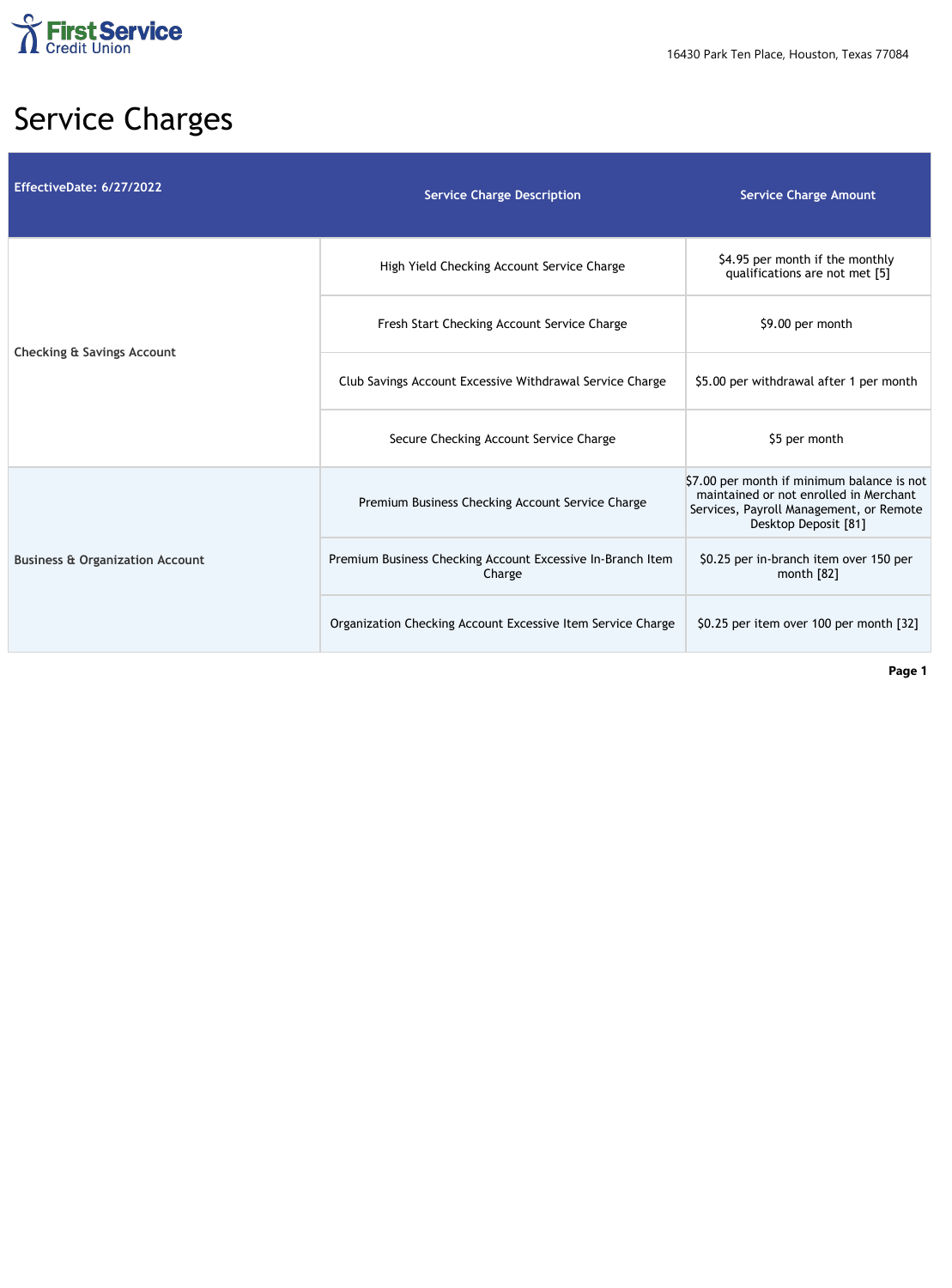

| EffectiveDate: 6/27/2022 | <b>Service Charge Description</b>                          | <b>Service Charge Amount</b>                                               |
|--------------------------|------------------------------------------------------------|----------------------------------------------------------------------------|
| <b>General Services</b>  | Card Replacement Service Charge                            | \$7.00 per card                                                            |
|                          | Overdraft Transfer Service Charge                          | \$5.00 per transfer                                                        |
|                          | Courtesy Pay Service Charge                                | \$30.00 per paid item (waived for consumer<br>transactions \$5.00 or less) |
|                          | Insufficient Funds (NSF) Service Charge [90]               | \$30.00 (waived for consumer transactions<br>\$5.00 or less)               |
|                          | Stop Payment Service Charge                                | \$30.00 per item                                                           |
|                          | Third Party Return Deposit Item (RDI) Service Charge       | \$15.00 per item                                                           |
|                          | First Party Return Deposit Item (RDI) Service Charge       | \$30.00 per item                                                           |
|                          | Invalid MICR Line Processing                               | \$2.00 per item                                                            |
|                          | <b>Temporary Checks</b>                                    | \$4.00 per sheet of 8 checks                                               |
|                          | Foreign (Non-First Service) ATM Service Charge             | \$2.00 per item                                                            |
|                          | Items Sent for Collection                                  | \$20.00 per item plus third party service<br>charges                       |
|                          | Domestic Wire Transfer Service Charge (in Digital Banking) | \$20.00                                                                    |
|                          | Domestic Wire Transfer Service Charge (Walk-In)            | \$25.00                                                                    |
|                          | Foreign Wire Transfer Service Charge (in Digital Banking)  | \$40.00                                                                    |
|                          | Foreign Wire Transfer Service Charge (Walk-In)             | \$45.00 plus any corresponding bank<br>charges                             |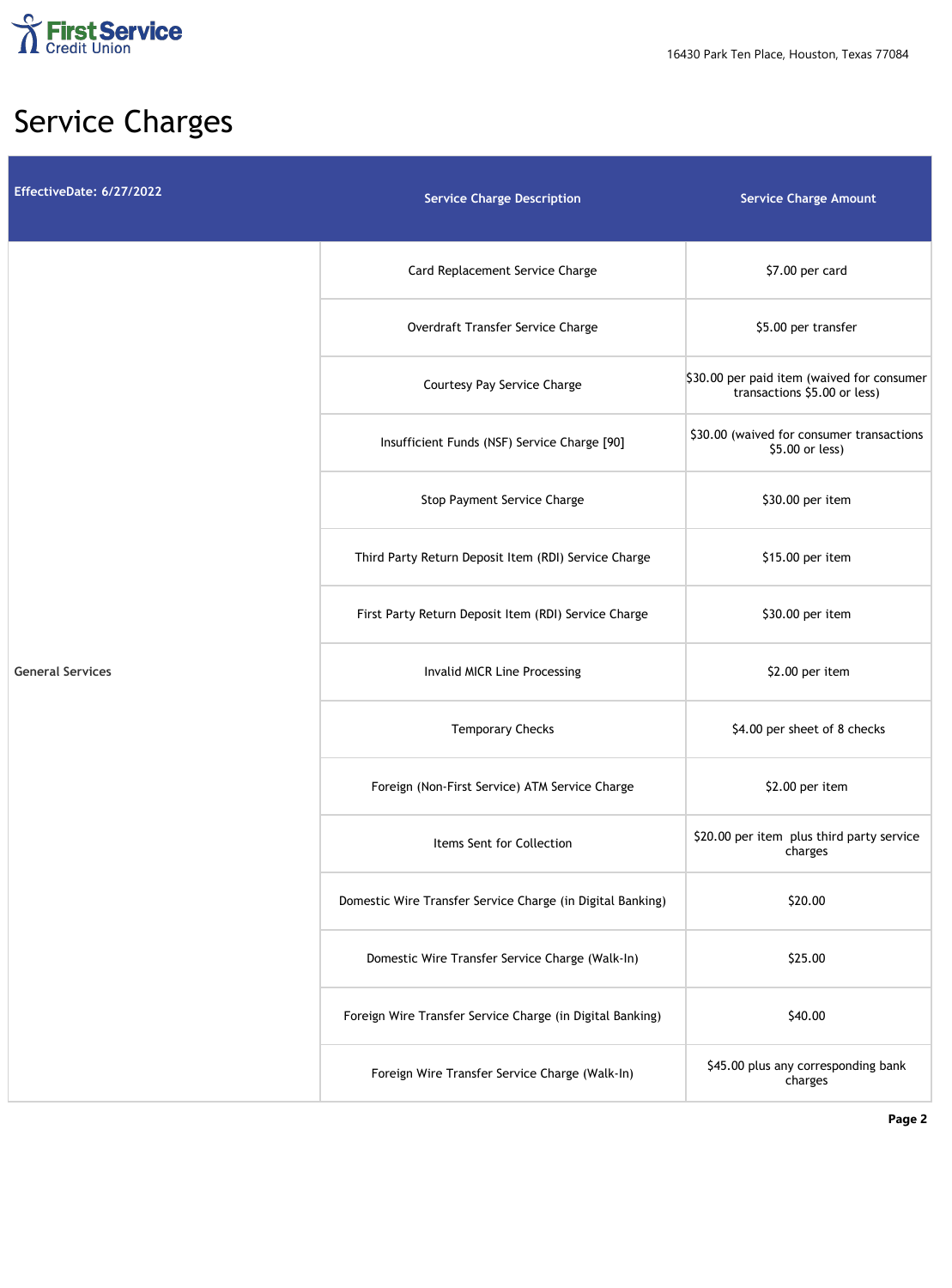

| EffectiveDate: 6/27/2022 | <b>Service Charge Description</b>                                                                                                        | <b>Service Charge Amount</b>                                |
|--------------------------|------------------------------------------------------------------------------------------------------------------------------------------|-------------------------------------------------------------|
| <b>General Services</b>  | <b>Cashier's Check</b>                                                                                                                   | \$5.00 per check                                            |
|                          | <b>Travel Card</b>                                                                                                                       | \$9.50 per item                                             |
|                          | Reloadable Card                                                                                                                          | \$4.95 each                                                 |
|                          | Gift Card                                                                                                                                | \$3.95 each                                                 |
|                          | Paper Statement Processing Service Charge                                                                                                | \$5.00 per statement                                        |
|                          | <b>Statement Copy Service Charge</b>                                                                                                     | \$5.00 per statement                                        |
|                          | Check Copy Service Charge                                                                                                                | \$3.00 per item                                             |
|                          | <b>Account Activity Printout</b>                                                                                                         | \$5.00 per printout                                         |
|                          | <b>Account Reconciliation</b>                                                                                                            | \$25.00 per hour (\$25.00 minimum)                          |
|                          | <b>Account Research</b>                                                                                                                  | \$25.00 per hour (\$25.00 minimum)                          |
|                          | Inactive Account Service Charge{^widget <br>(name)DisclaimerSuperScript (Disclaimer)100 <br>(widget_displayname)Disclaimer+SuperScript^} | \$5.00 every 30 days                                        |
|                          | Notary Service (Non-Members)                                                                                                             | \$6.00                                                      |
|                          | IRA Transfer Service Charge                                                                                                              | \$30.00                                                     |
|                          | Account Closure Service Charge                                                                                                           | \$15.00 per account if closed within 6<br>months of opening |
|                          | Returned Mail / Bad Address Service Charge                                                                                               | \$7.00 per month                                            |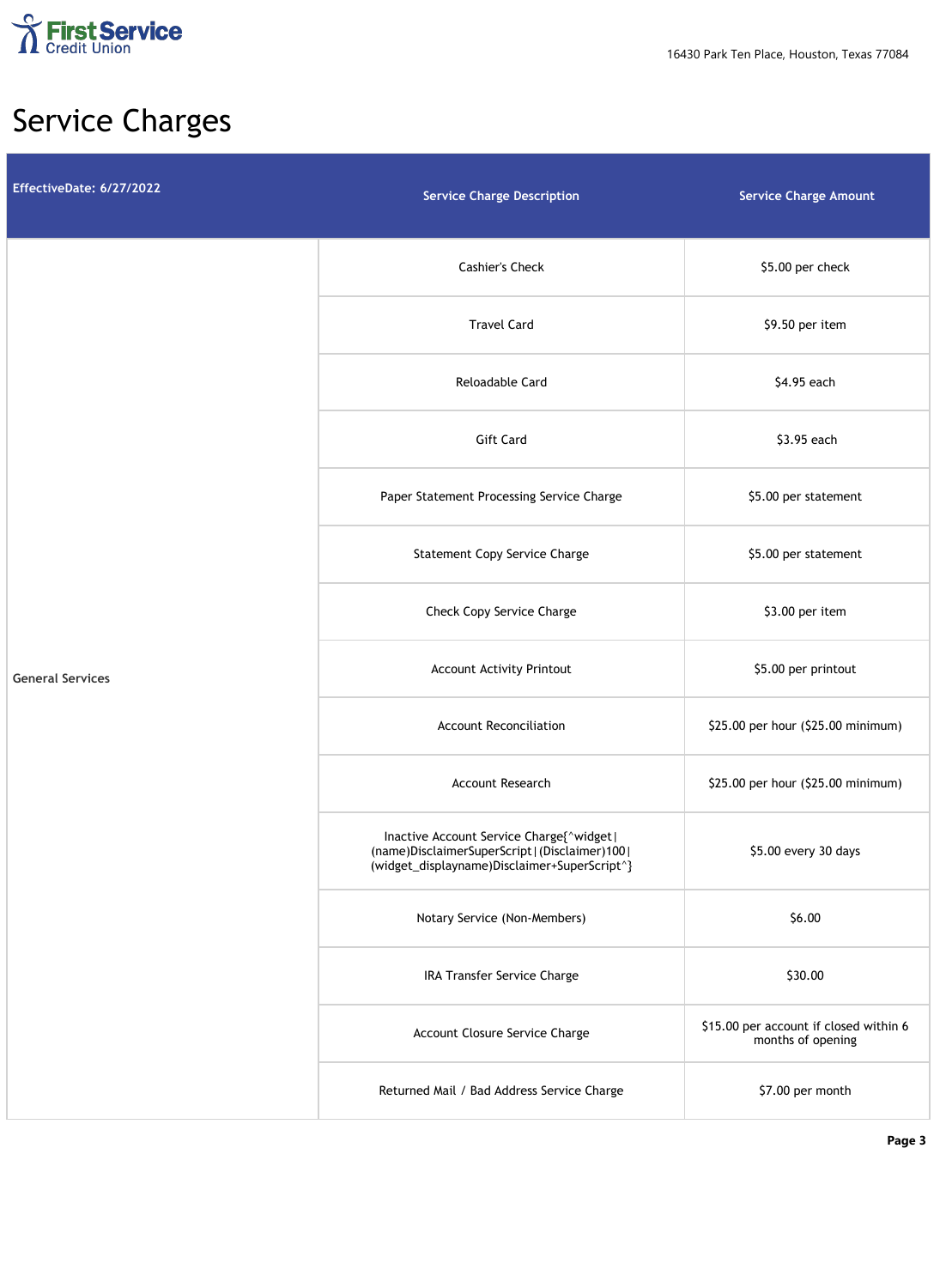

| EffectiveDate: 6/27/2022 | <b>Service Charge Description</b>                                                     | <b>Service Charge Amount</b>                                                                                       |
|--------------------------|---------------------------------------------------------------------------------------|--------------------------------------------------------------------------------------------------------------------|
|                          | <b>Expedited Shipping Service Charge</b>                                              | \$30.00                                                                                                            |
|                          | Verification of Deposit Requests                                                      | \$10.00 per completed form                                                                                         |
|                          | Check Cashing Service Charge (Members)                                                | 2% of check amount (service charge<br>waived with minimum \$250 aggregate<br>account balance or loan)              |
|                          | Check Cashing Service Charge (Non-Members)                                            | 2% of total check amount or \$10.00<br>whichever is greater (includes checks<br>drawn from First Service accounts) |
|                          | Change / Rolled Coin Order                                                            | \$2.50                                                                                                             |
|                          | Coin Exchange / Coin Machine Service Charge (Non-Members)                             | 7% of total amount of coins exchanged                                                                              |
| <b>General Services</b>  | Coin Exchange / Coin Machine Service Charge (Members)                                 | 3% of total amount of coins exchanged                                                                              |
|                          | <b>Contact Center Assisted Phone Requests</b>                                         | \$2.00 per call over 2 per month (not<br>applicable to members age 70 or over)                                     |
|                          | <b>Business Remote Desktop Deposit</b>                                                | \$50.00 per month                                                                                                  |
|                          | <b>Business Sweep Services</b>                                                        | \$50.00 per month                                                                                                  |
|                          | <b>Business Zero Balance Service</b>                                                  | \$40.00 per month                                                                                                  |
|                          | Loan Payment Coupon Service Charge                                                    | \$10 per coupon set                                                                                                |
|                          | Credit Card Balance Transfer Fee During Introductory or<br><b>Promotional Periods</b> | 5% of transfer amount                                                                                              |
|                          | Lost Title or Release of Lien Replacement Service Charge                              | \$15.00                                                                                                            |
|                          | Tax Levy or Garnishment Service Charge                                                | \$50.00                                                                                                            |
|                          | Credit or Debit Card Loan Payment Service Charge                                      | \$7.00 per payment                                                                                                 |
|                          | Over-the-Phone Loan Payment Service Charge                                            | \$15.00 per payment                                                                                                |
|                          | Signature Guarantee Service Charge                                                    | \$25                                                                                                               |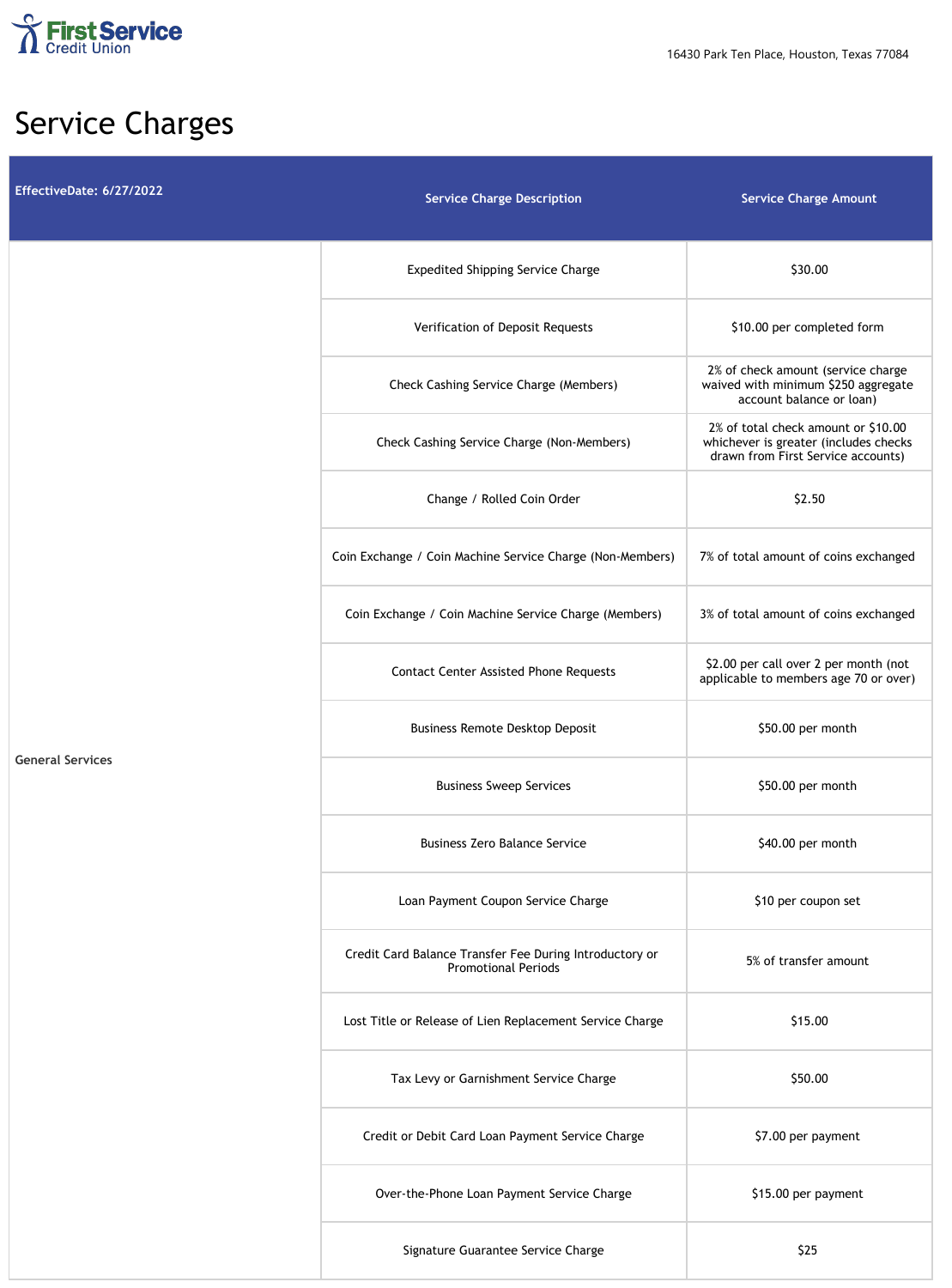

16430 Park Ten Place, Houston, Texas 77084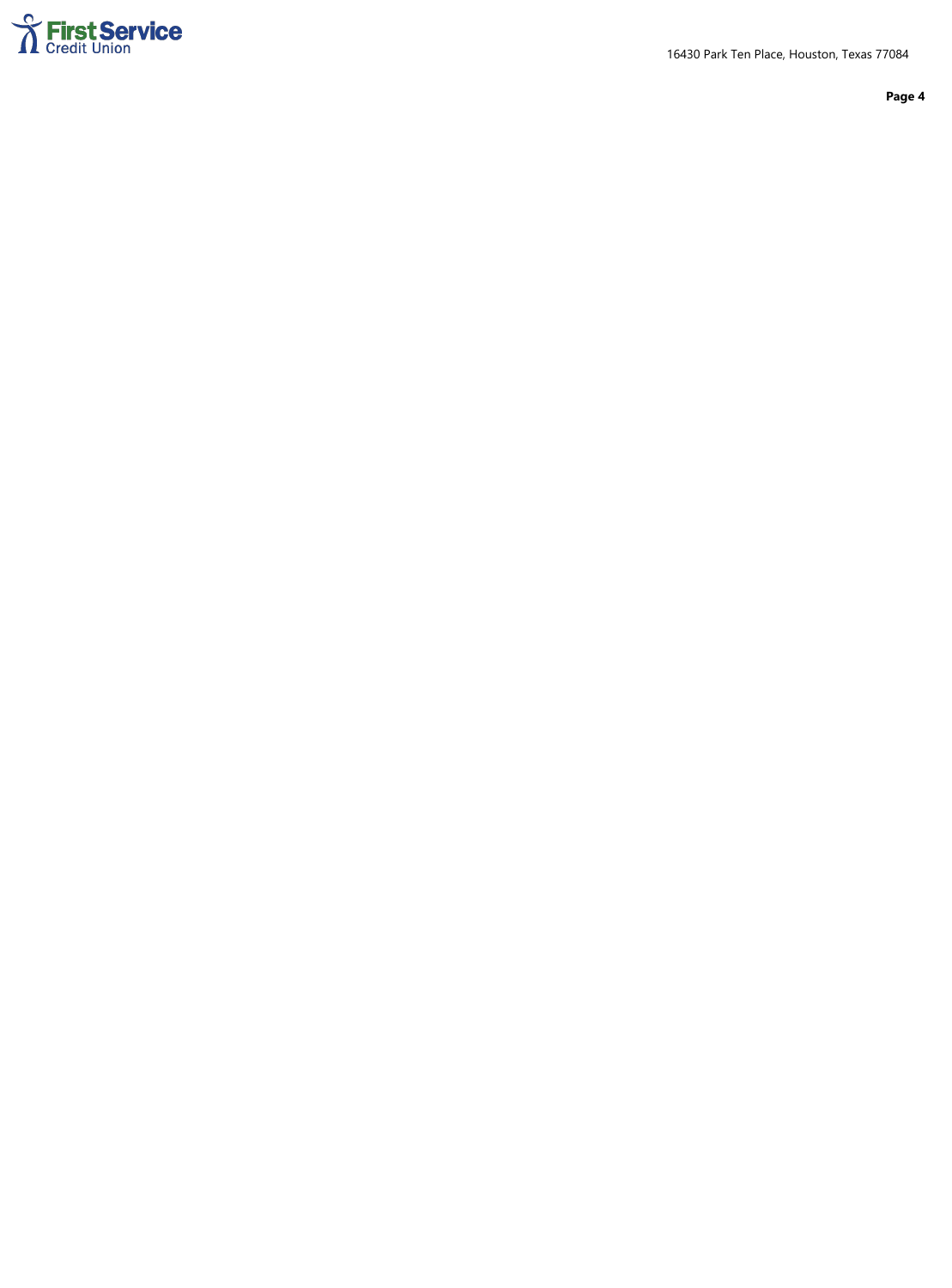

| EffectiveDate: 6/27/2022              | <b>Service Charge Description</b>                    | <b>Service Charge Amount</b> |
|---------------------------------------|------------------------------------------------------|------------------------------|
| <b>Business Analysis Account [63]</b> | Business Analysis Account Maintenance Service Charge | \$19.00 per month            |
|                                       | <b>Uncollected Funds Charge</b>                      | 2% of pending amount         |
|                                       | Insufficient Funds (NSF) Service Charge [90]         | \$30.00                      |
|                                       | Returned Deposited Item Service Charge               | \$10.00 per item             |
|                                       | Stop Payment Service Charge                          | \$30.00 per item             |
|                                       | ATM/Debit Card Transaction Service Charge            | \$0.20 per item              |
|                                       | ACH/Electronic Debit Service Charge                  | \$0.20 per item              |
|                                       | Cash Withdrawal Service Charge                       | \$0.20 per item              |
|                                       | In-Branch Deposit Service Charge                     | \$0.25 per item              |
|                                       | ACH Credit/Deposit Service Charge                    | \$0.15 per item              |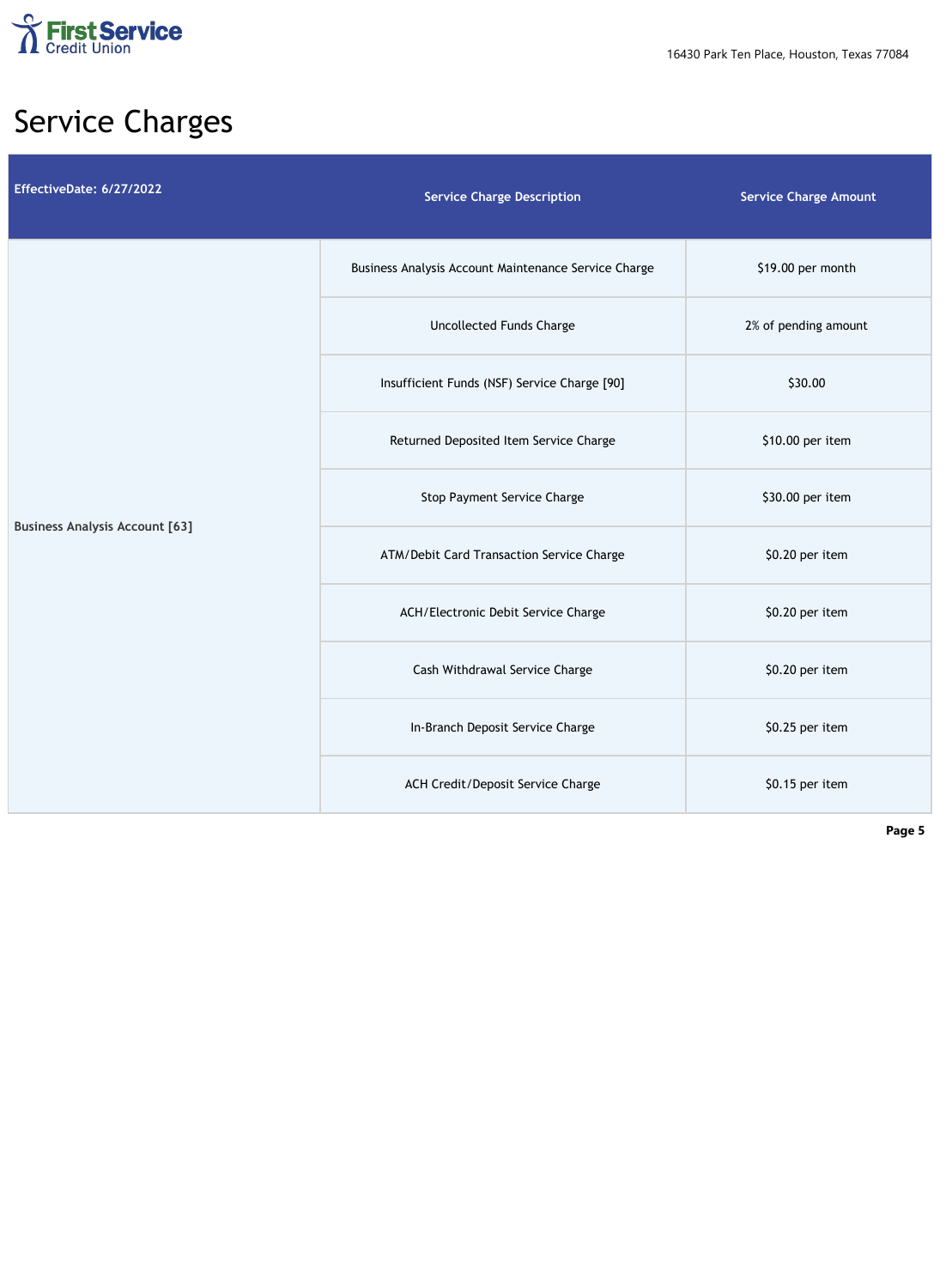

| EffectiveDate: 6/27/2022              | <b>Service Charge Description</b>              | <b>Service Charge Amount</b> |
|---------------------------------------|------------------------------------------------|------------------------------|
| <b>Business Analysis Account [63]</b> | Incoming Domestic Wire Transfer Service Charge | \$15.00                      |
|                                       | Outgoing Domestic Wire Transfer Service Charge | \$25.00                      |
|                                       | International Wire Transfer Service Charge     | \$50.00                      |
|                                       | Cashier's Check Service Charge                 | \$3.00 per check             |
|                                       | Sweep Service Charge                           | \$50.00 per month            |
|                                       | Remote Desktop Deposit Service Charge          | \$50.00 per month            |
|                                       | Zero Balance Service Charge                    | \$40.00 per month            |

[5] Higher dividends are paid and ATM fees are refunded each month when the following monthly requirements are met: must have at least one direct deposit with a minimum of \$500 and have at least 12 debit card purchases. ATM fees are refunded up to \$4 per transaction not to exceed a cumulative limit of \$12 per month. A monthly fee of \$4.95 will be assessed if these monthly qualifications are not met or an average daily balance of at least \$1,000 is not maintained. Fees may reduce earnings.

[32] In-branch item is defined as each debit, withdrawal, transfer, check, or cash deposit initiated at a First Service branch or CO-OP Shared Branch. Example: 1 deposit with 3 checks = 3 items. After the monthly item limit is reached, a fee of \$0.25 per item will apply. Please see the Business Fee Schedule for more details.

[63] Business Analysis Checking accounts are eligible for earnings credits, which may be used as an offset against many fees. The earnings credit rate is variable and subject to discretion. It is applied on balances above a 10% reserve requirement. The earnings credit allowance applies only to the current statement cycle. See the Business Schedule of Fees for the monthly maintenance fee and other account fees.

[81] Monthly fee of \$7 is waived if you maintain an average daily balance of \$2,000 or if you enroll in Merchant Services, Payroll Management, or Remote Desktop Deposit. Please see the **Business Fee Schedule** for more details.

[82] In-branch item is defined as each debit, withdrawal, transfer, check, or cash deposit initiative at a First Service branch or CO-OP Shared Branch. Example: 1 deposit with 3 checks = 3 items. After the monthly item limit is reached, a fee per item will apply. Please see the [Business Fee Schedule](https://www.fscu.com/Business/Business-Account-Rates-Fees) for more details.

[90] An NSF service charge is charged each time an item is presented against insufficient funds. The payee (or the payee's institution) may re-present a previously returned item. Each presentment against insufficient funds will result in a separate service charge.